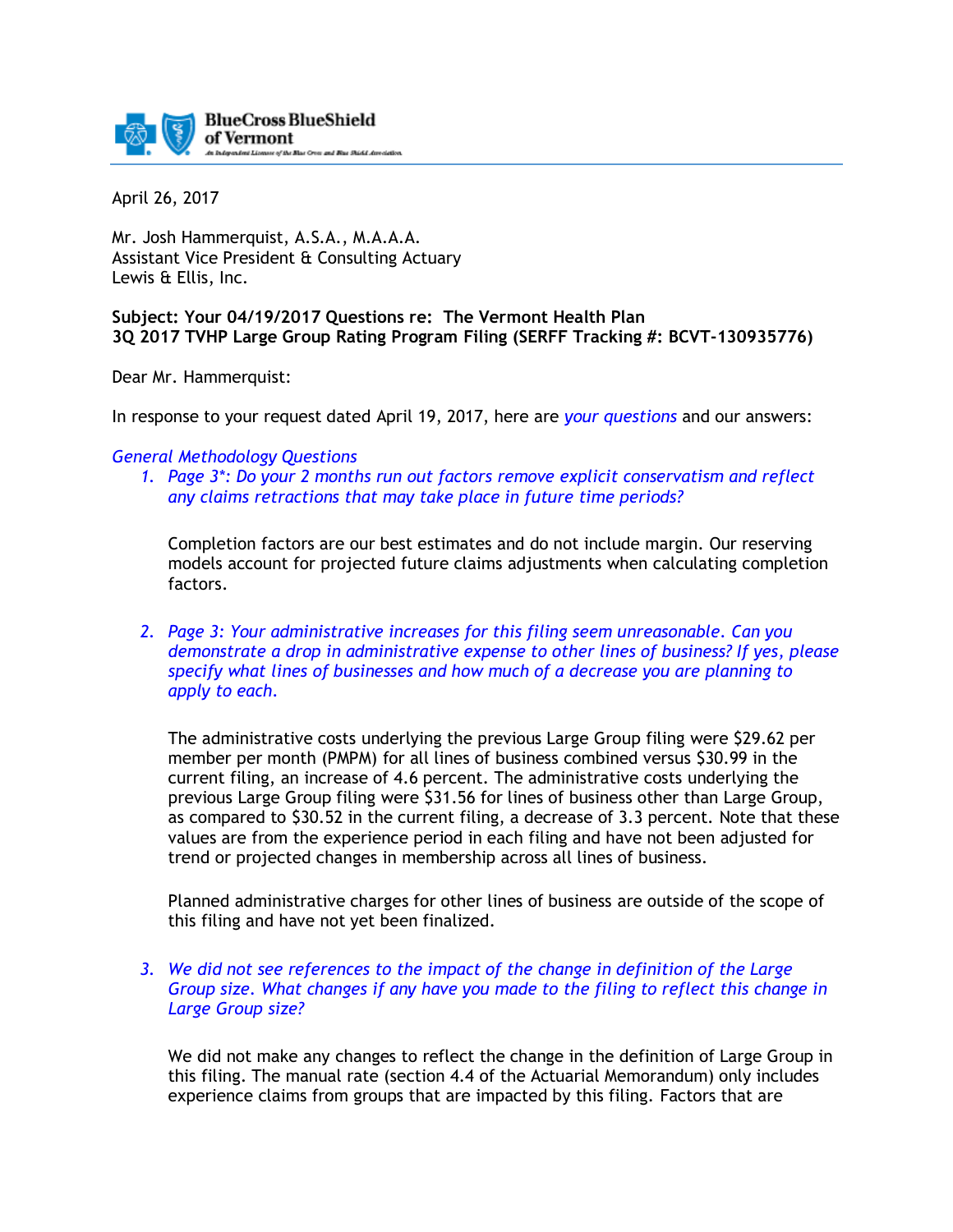calculated using more than just Insured Large Group data use sufficiently credible data and do not need to be adjusted for this change.

# *4. Page 6: Underwriting judgement: what is your process of reviewing the Underwriter's rationale to ensure it is in line with factor filings and other regulation?*

Every renewal is reviewed by a Senior Underwriter and the Manager of Underwriting and/or the Chief Actuary to ensure any underwriting judgment applied is reasonable, appropriate, and in line with the factor filing and other regulations.

# *Trend*

*5. On page 2 you identify changes to the rating formula (pertaining to the credibility formula, calculation of ISL factors, and development of ASL and Refund-Eligible charges) and on page 3 you outline how you checked the average change in all accounts from the changes in factors. Please supply the distribution of changes to individual accounts by each of the formula changes and all of them in total. Please show a count of accounts impacted grouped by 2% intervals (that is 7+% increase, 5 to 7% increase, 3 to 5% increase, 1 to 3% increase,+-1% change, 1 to 3% decrease...,more than 7% decrease.)* 

A distribution of the impact of the four changes individually and in aggregate is below. The change is measured as the difference from the total premium or premiumequivalent developed from the filed rating formula.

|                       |             |            |     | Refund - |       |
|-----------------------|-------------|------------|-----|----------|-------|
| Formula Changes       | Credibility | <b>ISL</b> | ASL | Eligible | Total |
| More than 7% increase |             |            |     |          |       |
| 5 to 7% increase      |             |            |     |          |       |
| 3 to 5% increase      | 8           |            |     |          |       |
| 1 to 3% increase      |             |            |     |          | 8     |
| $+/-1\%$ change       | 29          |            |     |          | 27    |
| 1 to 3% decrease      | 9           |            |     |          | 9     |
| 3 to 5% decrease      |             |            |     |          |       |
| 5 to 7% decrease      |             |            |     |          |       |
| More than 7% decrease |             |            |     |          |       |
| Not Applicable        |             | 56         | 56  | 59       |       |

While the changes to ISL and ASL factor development affect three groups each and the changes to Refund-Eligible risk charge development affects no current groups, every Large Group is affected by the change to the credibility formula. We changed the formula in part to give more credibility to a group's experience in the rating formula, which will decrease the need for underwriting judgment.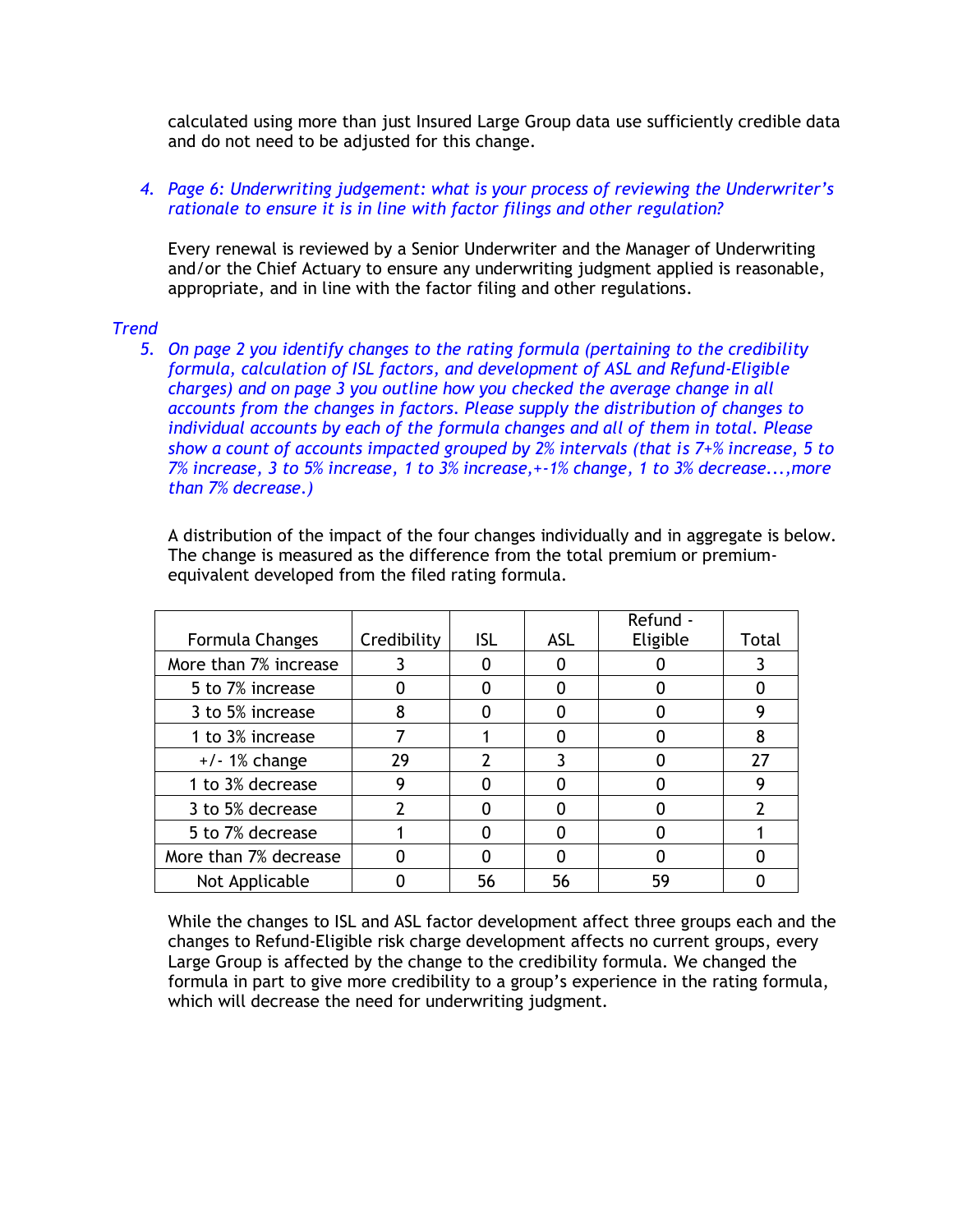- *6. Page 10: Where in the utilization trend development do you reflect your attempts to mitigate unnecessary utilization?* 
	- *a. Are you planning to drive utilization to more optimal (high quality / low cost) levels?*

BCBSVT has a long track record of developing and implementing effective utilization management programs that enable the delivery of the right care in the right setting at the right time. Examples of our current programs include:

- Pharmacy step therapy, quantity limits and prior authorizations
- RationalMed pharmacy safety program. Integrates medical and pharmacy claim data to provide drug-drug and drug-condition interaction warning to pharmacists prior to a drug being dispensed.
- Whole person integrated medical and mental health substance abuse high utilization case management program.
- Integrated Utilization Management including medical prior authorizations.
- Radiology utilization management program.
- Prevalent Chronic condition management program case management for common diseases such as diabetes and asthma.
- Rare condition case management working with Accordant Health Care a national case management vendor with subject matter expertise in rare disease.
- **Better Beginnings perinatal support and care management program.**
- Hospital readmission avoidance program integrated care and utilization management.
- End of Life program care management for patients receiving palliative or hospice care.

The prescription drug programs alone saved over \$20 million across our book of business in 2016. The medical programs contributed over an additional \$20 million of savings through appropriate utilization. The impact of these programs are implicitly included in both the base claims data and the calculation of utilization trend.

Much of the utilization increase is in preventive visits and appropriate care. Our assessment of the drivers of potentially unnecessary utilization increase have led us to examine treatment patterns in outpatient facility (i.e. ER and outpatient surgical procedures), specialty pharmacy and more specifically in the areas of cardiovascular disease, GI endoscopy as well as mental health and substance abuse.

It takes several budget cycles to build and implement new utilization management programs, and for these programs to have an impact on care delivery. Programs are currently in development to mitigate ER use (utilization in Vermont is well above regional benchmarks) and outpatient surgical/facility procedures. We have also recently expanded programs in select areas: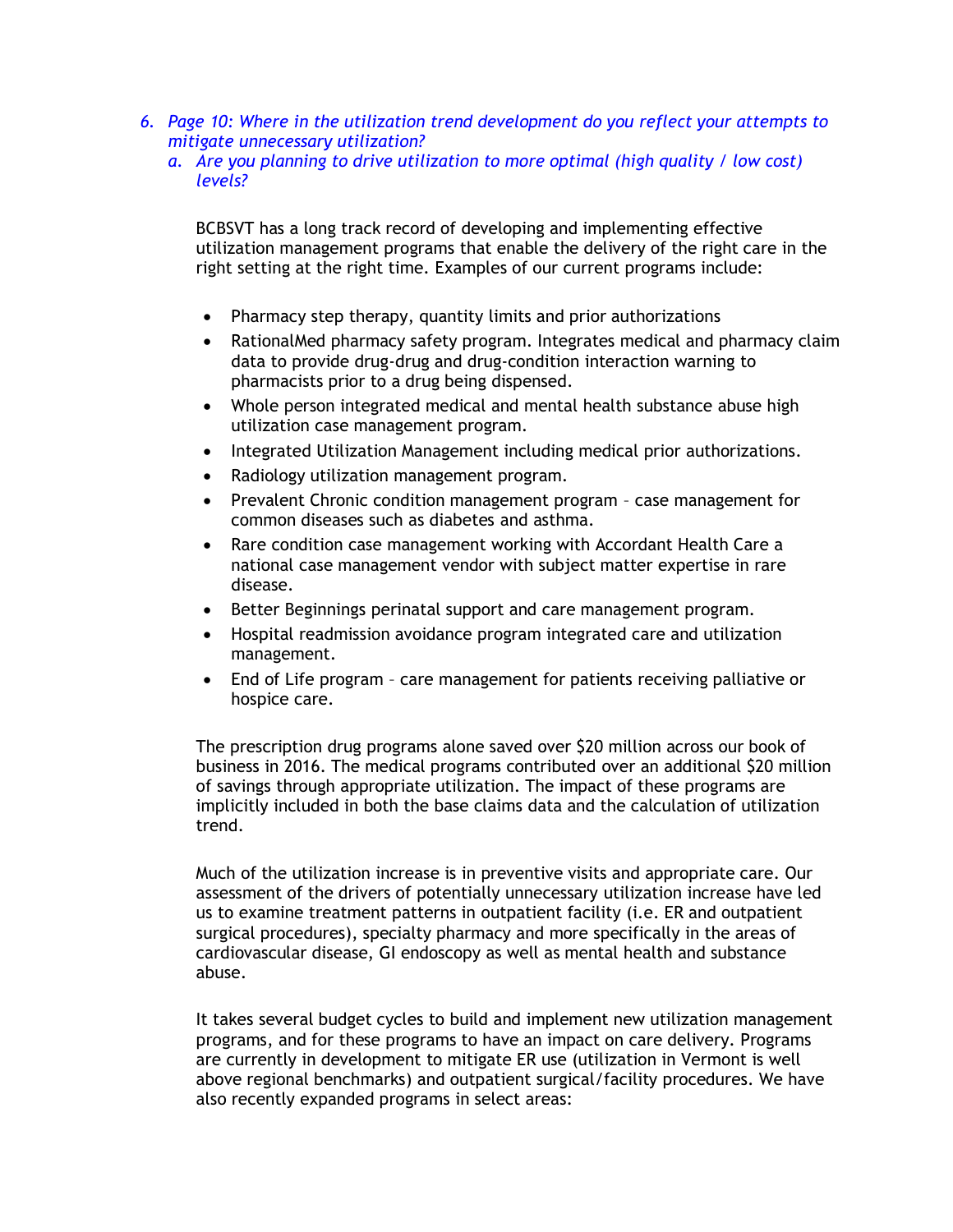- Specialty pharmacy
	- i. We work with our pharmacy benefit manager, Express Scripts (ESI), to realize the best price points available in the market and reduce the impact of price inflation of specialty drugs
	- ii. We have instituted innovative indication based pricing for certain classes of specialty drugs with ESI to leverage pricing by clinical utility with the pharmaceutical companies
	- iii. We have a full time pharmacist who travels the state and "details" our network providers on new programs, adverse prescribing trends and alternatives to higher cost pharmaceuticals which are clinically appropriate. This detailing initiative has been well received by our network providers.
- Cardiovascular Disease
	- i. We are working with our members to improve engagement with our disease management programs and our cardiac rehab program which have proven value to modulate adverse utilization
- Mental Health and Substance Abuse
	- i. Through our partnership with Brattleboro Retreat, Vermont Collaborative Care, we have integrated a whole person approach to our case and utilization management programs through integrated resources which include focused clinical expertise in the areas of mental health and substance abuse. Through this and components of the program we have significantly driven down inpatient and ER utilization and increased outpatient ongoing care with a mental health and substance abuse provider. In addition we support the state Hub and Spoke program through innovative care management and payment programs as well as eliminating benefit based barriers to care for our members. We will continue to expand this work.

# *b. Please describe any activities intended to place providers at risk for unnecessary utilization or to review patterns of unnecessary utilization.*

BCBSVT's Quality Improvement and Integrated Health Programs review patterns of utilization identifying potential outliers within our network. BCBSVT's Quality and Audit teams engage with providers identified as outliers, creating action plans to address concerns and at times including financial penalties.

In addition, BCBSVT and UVMMC are currently conducting a knee and hip replacement episode of care pilot wherein UVMMC is at 100% risk for costs exceeding the average episode price. BCBSVT is currently evaluating the impact of the pilot and potential for expansion.

On a broader level, BCBSVT continues to be involved in conversations with Vermont ACOs to evaluate the potential for a 2018 risk pilot. The pilot would be limited to a small population in the initial years and expanded if successful.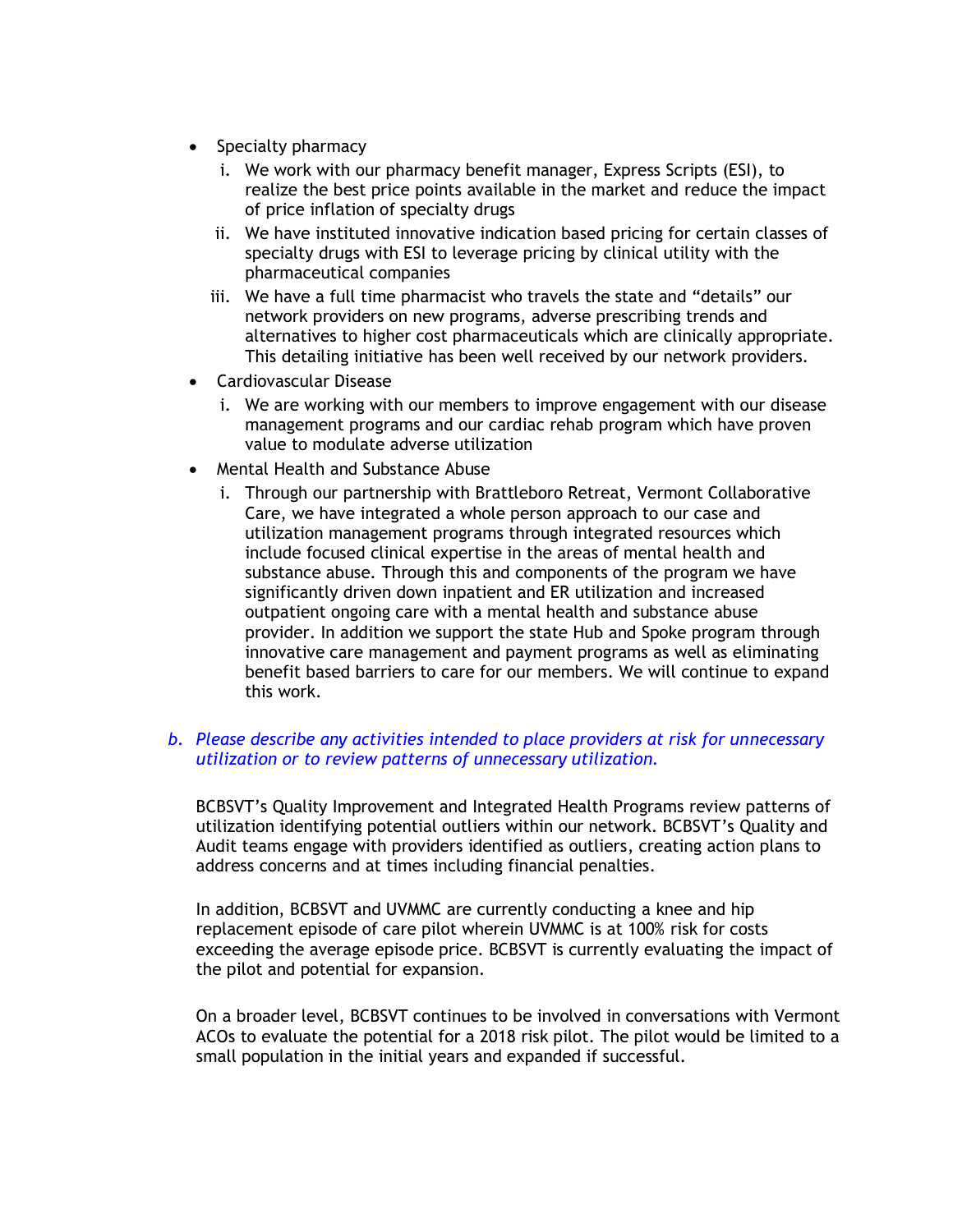# *c. Are either action plans included as offsets to the utilization trend increase?*

BCBSVT has had robust utilization programs in place for a number of years, therefore the impact of utilization programs is already in the base used to develop medical and pharmacy trend. It is critical that BCBSVT continue to develop and expand our suite of utilization management programs in order to help maintain the relatively low levels of utilization trend observed in recent years. We believe our future programs will continue to achieve similar levels of success as our current and past programs. Because the impact of continually expanding programming has already had an effect on observed utilization trends, making any further explicit adjustment to utilization trend is unnecessary.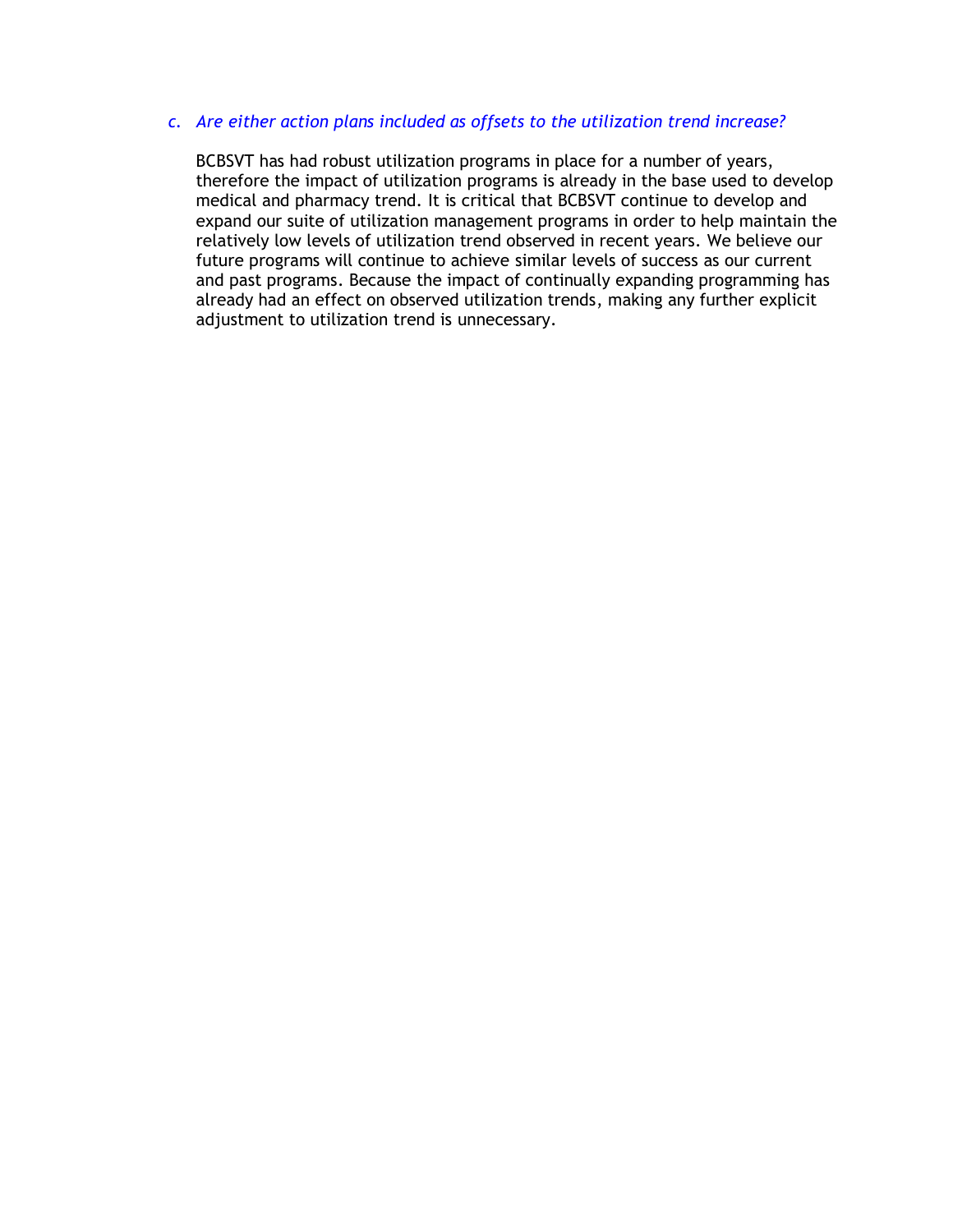# *7. Page 12: Please demonstrate how you adjust for scripts transitioning from brand to generic and itemize the resulting drop in trend.*

The brand to generic transition is calculated discretely on a month-by-month basis, using anticipated end dates for brand patent protection and generic exclusivity. In general, when a brand drug loses its patent, the manufacturer has an exclusivity period during which it makes the only generic version of the drug. Following this period, which is typically six months, other manufacturers may bring their own generic versions to market. During the exclusivity period, the cost of a single-source generic most closely approximates its brand equivalent. Therefore, for the purpose of the GDR calculation, we assume that the brand drug will be utilized during the generic exclusivity period. In this way, we do not overestimate the cost impact of shifts to single-source generics. Significant cost savings occur once the exclusivity period is over and multiple generic versions are available. Therefore, the GDR is calculated as a ratio of multi-source generics to the total of all drugs. The GDR calculation assumes that once the exclusivity period expires all brand (or single-source generic) utilization will cease and become low-cost multi-source generic utilization. An illustrative example of the GDR calculation is provided below. The rolling 12-month dispensing rate that is calculated is used on Exhibit 3F. Please note that in this context, specialty drugs are not included in the GDR calculation.

|             |                                                                                                                 | Scripts by Month |           |          |           |          |           |           |           |           |            |                |            |
|-------------|-----------------------------------------------------------------------------------------------------------------|------------------|-----------|----------|-----------|----------|-----------|-----------|-----------|-----------|------------|----------------|------------|
|             |                                                                                                                 | Jan              | Feb       | Mar      | Apr       | May      | Jun       | Jul       | Aug       | Sept      | <b>Oct</b> | Nov            | <b>Dec</b> |
| Ending      | Feb                                                                                                             | 500              |           |          |           |          |           |           |           |           |            |                |            |
|             | Mar                                                                                                             | 500              | 500       |          |           |          |           |           |           |           |            |                |            |
|             | Apr                                                                                                             | 500              | 500       | 500      |           |          |           |           |           |           |            |                |            |
|             | May                                                                                                             | 500              | 500       | 500      | 500       |          |           |           |           |           |            |                |            |
|             | Jun                                                                                                             | 500              | 500       | 500      | 500       | 500      |           |           |           |           |            |                |            |
| Exclusivity | Jul                                                                                                             | 500              | 500       | 500      | 500       | 500      | 500       |           |           |           |            |                |            |
|             | Aug                                                                                                             | 500              | 500       | 500      | 500       | 500      | 500       | 500       |           |           |            |                |            |
|             | Sep                                                                                                             | 500              | 500       | 500      | 500       | 500      | 500       | 500       | 500       |           |            |                |            |
| Generic     | <b>Oct</b>                                                                                                      | 500              | 500       | 500      | 500       | 500      | 500       | 500       | 500       | 500       |            |                |            |
|             | Nov                                                                                                             | 500              | 500       | 500      | 500       | 500      | 500       | 500       | 500       | 500       | 500        |                |            |
|             | Dec                                                                                                             | 500              | 500       | 500      | 500       | 500      | 500       | 500       | 500       | 500       | 500        | 500            |            |
|             | Jan                                                                                                             | 500              | 500       | 500      | 500       | 500      | 500       | 500       | 500       | 500       | 500        | 500            | 500        |
|             | All Other Brand                                                                                                 | 100,000          | 100,000   | 100,000  | 100,000   | 100,000  | 100,000   | 100,000   | 100,000   | 100,000   | 100,000    | 100,000        | 100,000    |
|             | Generic                                                                                                         | 894,000          | 894,500   | 895,000  | 895,500   | 896,000  | 896,500   | 897,000   | 897,500   | 898,000   | 898,500    | 899,000        | 899,500    |
|             | Total                                                                                                           | ,000,000         | 1,000,000 | ,000,000 | 1,000,000 | ,000,000 | 1,000,000 | 1,000,000 | 1,000,000 | 1,000,000 | ,000,000   | 1,000,000      | 1,000,000  |
|             | Monthly GDR<br>89.60%<br>89.85%<br>89.40%<br>89.50%<br>89.55%<br>89.65%<br>89.70%<br>89.80%<br>89.45%<br>89.75% |                  |           | 89.90%   | 89.95%    |          |           |           |           |           |            |                |            |
|             |                                                                                                                 |                  |           |          |           |          |           |           |           |           |            | Rolling 12 GDR | 89.68%     |
|             |                                                                                                                 |                  |           |          |           |          |           |           |           |           |            |                |            |

Example of script transition from brand to generic:

The GDR for the year ended September 2016 was 86.4% and the projected GDR is 89.0%. This change decreased the pharmacy trend by 3.9%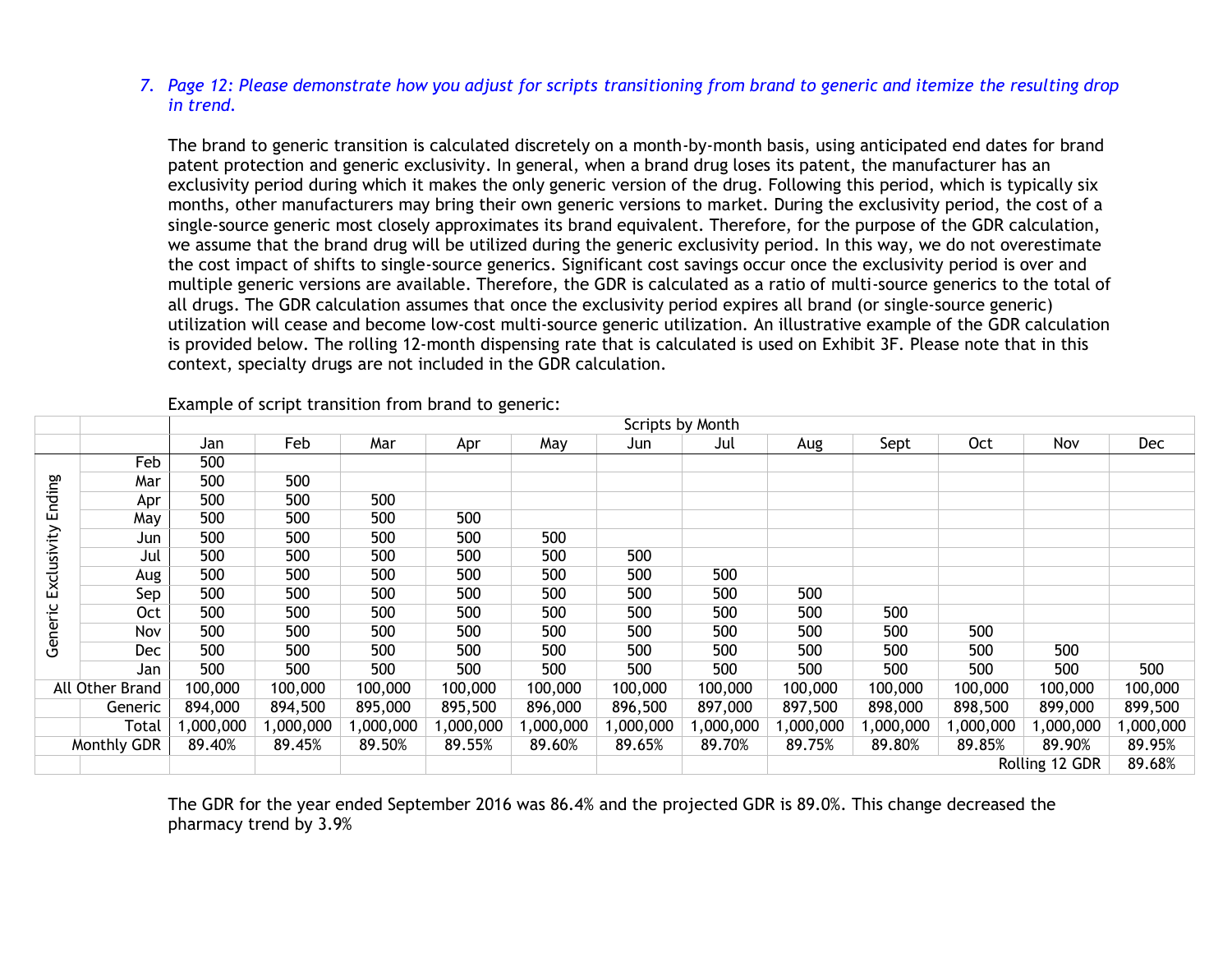#### *Benefit Relativities*

*8. Page 18: In your Induced Utilization approach, please explain how you controlled for the presence of multiple benefit offerings and its potential of adverse selection.*

BCBSVT Large Group underwriting rules restrict multiple benefit offerings that would create an undue amount of adverse selection. These rules mitigate any adverse selection in the experience used to develop relativities.

*9. Page 18: Please describe any new or innovative benefit designs or aspects which you introduced and which could lead to a cost reduction in the rating period and specify the amount of the cost reduction.*

Large groups are afforded flexibility in their benefit design. This allows groups to tailor benefits in a way which best serves the needs of their employees. As this is a factor filing rather than a rate filing, any new benefit selections will be priced at the time of renewal. As noted in Section 4.3 of the Actuarial Memorandum, an actuarial cost model is used to simulate the cost and utilization impact of plan design changes.

#### *Administrative Cost*

*10. Please provide your total administrative costs for all groups for each year over the past five years, the total population number served each year, and the per member per month administrative charge for Individual, Small group, and Large group for each year.*

The table below includes administrative cost for total business (BCBSVT and TVHP) and for Large Group specifically. Note that the administrative cost excludes taxes and fees included in administrative cost per accounting rules, as well as broker commissions.

|                  | Total Business (BCBSVT and TVHP) | Large Group Only |             |             |
|------------------|----------------------------------|------------------|-------------|-------------|
| Calendar<br>Year | Administrative<br>Charges        | Member<br>Months | <b>PMPM</b> | <b>PMPM</b> |
| 2012             | 76, 197, 077                     | 2,469,206        | 30.86       | 30.07       |
| 2013             | 80,063,051                       | 2,646,390        | 30.25       | 27.62       |
| 2014             | 79,149,610                       | 2,930,539        | 27.01       | 26.83       |
| 2015             | 82,533,713                       | 2,972,182        | 27.77       | 28.78       |
| 2016             | 83,309,713                       | 2,947,287        | 28.27       | 29.60       |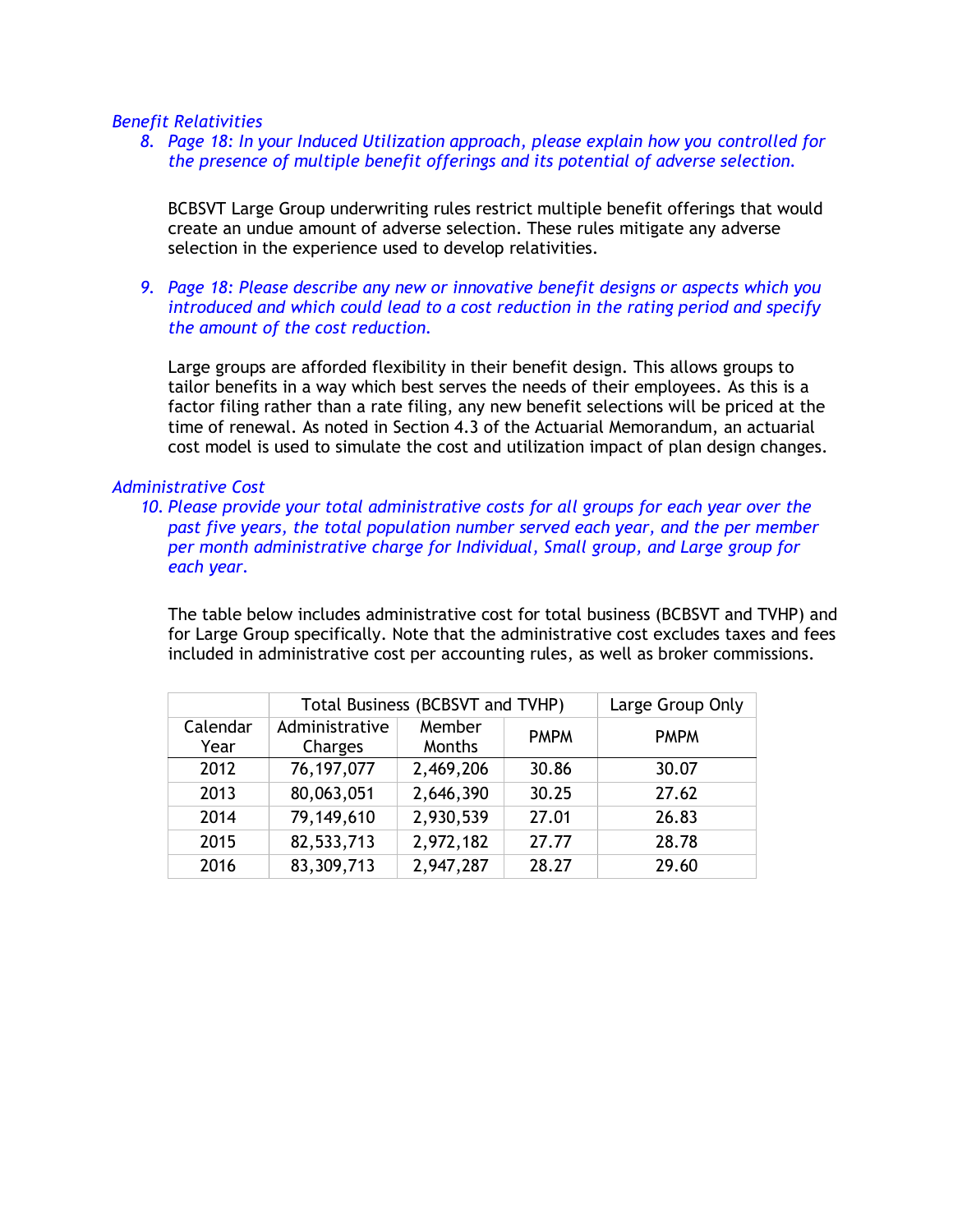- *11. Pages 23- 25: Besides economies of scale could you describe any administrative cost savings programs? Such programs would include but are not limited to:* 
	- *a. Activities to remove waste or address inefficiency*
	- *b. Insourcing or outsourcing functions at lower costs*
	- *c. Reduction in broker compensation or other reductions to distribution channel costs*
	- *d. Re-evaluation of and/or limits on senior management or board compensation packages*
- *12. Pages 23-25: If any administrative cost reduction programs are described in your answer to question 14, how are the cost savings built into rate projections?*
- *13. Pages 23-25: You mentioned an account's moving to ASO. Why wouldn't this account still pay its fair share of overhead cost as ASO? Did it receive a reduction in services offered?*
- *14. Pages 23-25: We did not see information about the cost impact of Wellness programs. Please provide a demonstration of the administrative cost of Wellness programs and any support showing that the programs reduce medical costs.*
- *15. Pages 23-25: Will Small Group or Individual lines receive an administrative cost reduction or is this an overall corporate increase?*

Our answer below is intended to respond to questions 11 through 15.

In the last 5 years we have reduced administrative costs per member per month by 8.4 percent. Only 6 cents of each dollar paid by our members goes to administrative costs, while over 90 cents are used to pay claims. The balance, 3 cents, is for assessments including the Federal Insurer Fee, VITL, HCCA and PCOR. A combination of knowledgeable and committed staff, robust processes and use of technology delivers world-class member experiences that place us consistently in the top quartile of Member Touchpoint Measures among BlueCross BlueShield plans and among national leaders in first call resolution.

We continuously look for ways to improve efficiency. Functions and contracts are regularly reviewed to ensure they are provided in the most efficient and cost effective manner possible. Executive compensation is benchmarked annually with an external advisor and reviewed at the BCBSVT Board level to verify that senior management is compensated appropriately. At a more granular level, employees are engaged through initiatives such as Blue IDEAs (Initiatives Deserving Exploratory Analysis), which was launched in 2014 to support the Plan's strategic objective of organizational efficiency and our mission of responsible cost management on behalf of our members. The focus of the program is to create long term competitive advantage through administrative cost reductions, and to establish a culture that recognizes the importance of continuous improvement and encourages and supports employees in this effort. Over the last three years, this program has created more than \$4.3 million in administrative expense savings for the benefit of our members. These savings are passed through to members through the use of updated base experience in ongoing factor filings.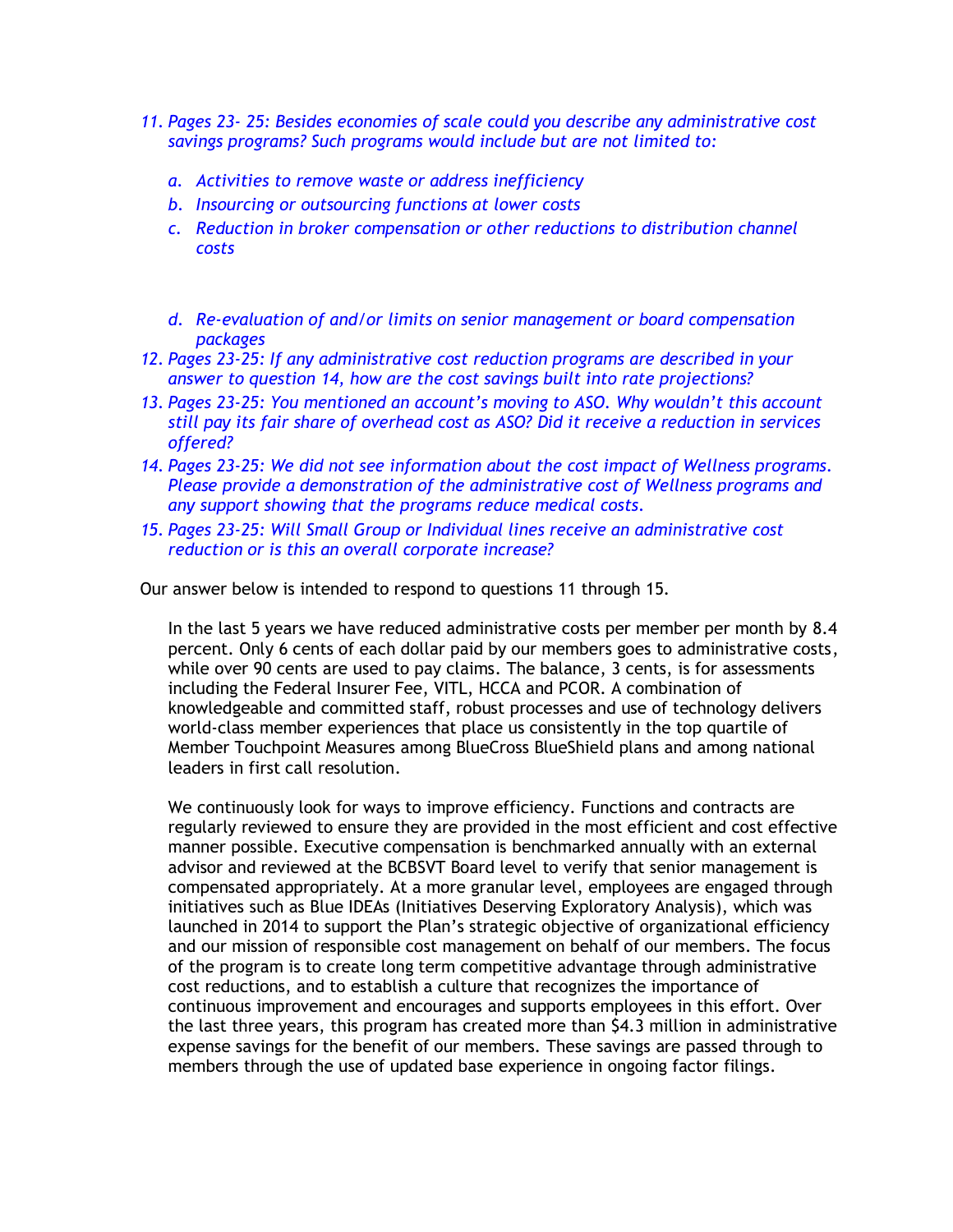All lines of business pay their fair share of overhead expenses on the basis of capital requirements. Since Cost Plus business requires significantly less capital than more traditionally insured business, movement away from the Cost Plus line of business will have a significant impact on the per member costs included in this filing. As explained in the Actuarial Memorandum, the membership movement is only between Cost Plus and ASO and is not expected to have impacts on other lines of business.

Compared to industry benchmarks including much larger health plans, we perform near the median in terms of overall per member per month administrative costs. By market segment, our per member per month rates – including those for Large Group that were included in this filing – are aligned with the benchmark experience in the most recent benchmarking study. Prior to the increases in this and the previous filing, our Large Group admin rates were significantly below industry benchmarks.

BCBSVT believes wellness programming is an important part of our administrative services. We offer programs that help groups develop and implement worksite health and wellness programs. These programs help improve employee health, productivity, morale, retention and help to reduce health care costs. The experience cost of wellness services included in the administrative charges was \$0.39 PMPM.

BCBSVT has had wellness programs in place for a number of years, therefore the impact of the programs is the group's claims experience. Because of the relatively small size of our health plan, it is difficult to measure the claims impact of our wellness programming. Reductions in medical costs and utilization trend are reflected in the rating through the use of base experience and our observations of utilization trend.

Please note that broker compensation is not included in administrative charges.

#### *Large Group Financial Performance*

- *16. Page 31: Large Group performance has been historically poor. Is this a corporate wide issue or historically have other lines been subsidizing Large Group?*
- *17. Page 31: Is there any implicit subsidization of Large Group by other lines of business built into future period projections?*

#### Our answer below is intended to respond to questions 16 and 17.

We rate each line of business independently and no subsidization across lines of business is included in any of our rating. The medical loss ratios demonstrated on Page 31 may be higher than those typically associated in the industry with solid financial results. However, because of BCBSVT's competitive administrative costs, the Large Group line has been performing to expectations in recent years. Consider the financial reporting loss and expense ratios in the chart below: